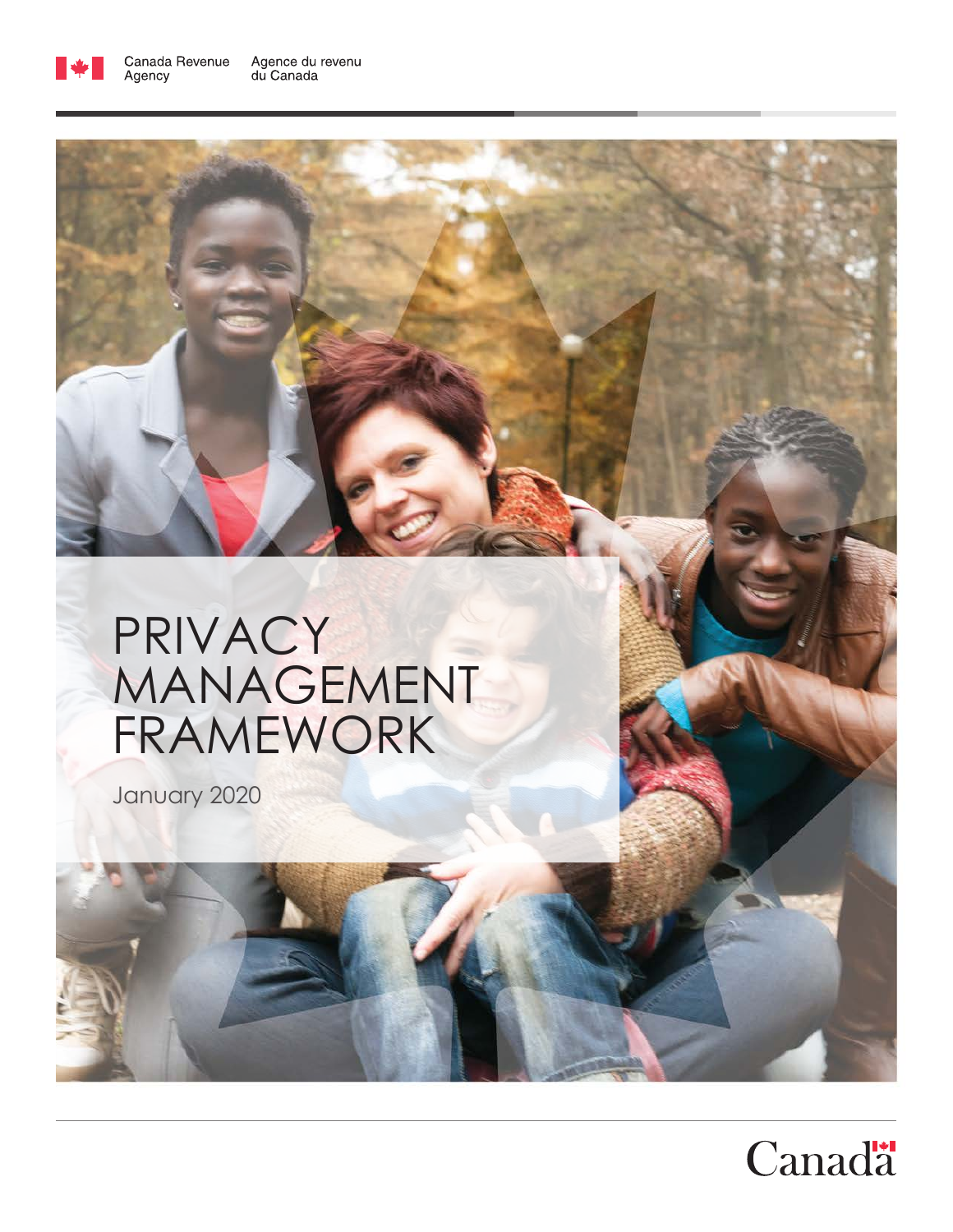### TABLE OF CONTENTS

| ANNEX C: AGENCY CHIEFS' AND SENIOR MANAGEMENT'S             |
|-------------------------------------------------------------|
|                                                             |
| ANNEX D: CRA EMPLOYEES' PRIVACY-RELATED ACCOUNTABILITIES 12 |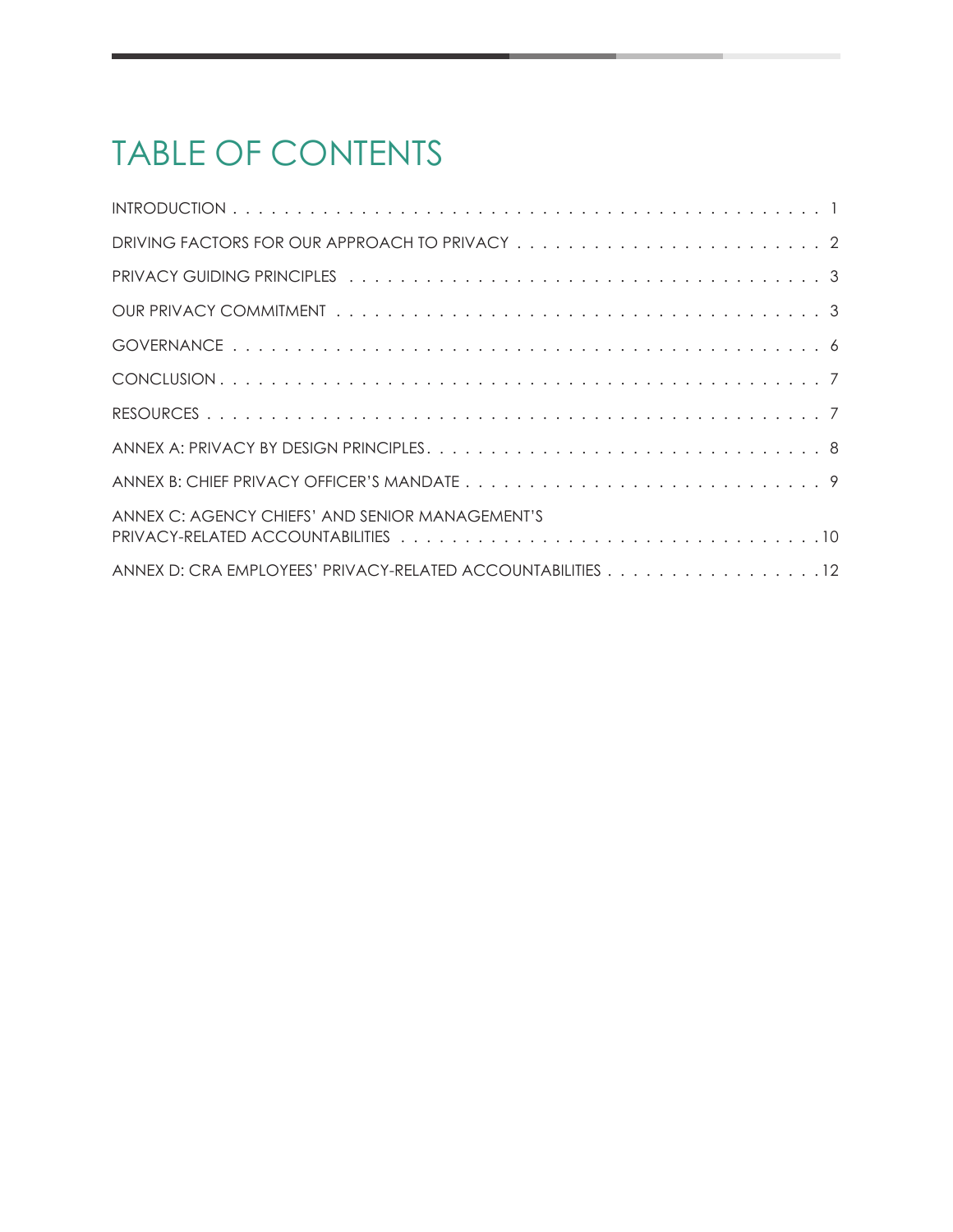### <span id="page-2-0"></span>INTRODUCTION

### Your privacy is our priority

The Canada Revenue Agency (CRA) is one of the largest holders of personal information in the Government of Canada. Making sure this personal information is properly managed and protected is one of our top priorities.

We are committed to upholding the trust that Canadians place in our organization. To meet their expectations, we take the necessary measures to protect personal information, enable the appropriate management of data and drive employee responsibility for privacy. 1 Privacy refers to the effective protection and management of personal information. We do this by identifying, assessing, monitoring, and mitigating privacy risks in programs and activities that involve collecting, retaining, using, disclosing, and disposing of personal information.

The CRA has the authority to obtain information from taxpayers to administer and enforce its program legislation, the *Income Tax Act* and *Excise Tax Act*. At the CRA, the appropriate management and protection of Canadians' information is governed through legislation and policies, such as the *Privacy Act* and associated Treasury Board of Canada Secretariat policies and directives, as well as corporate policies like the CRA Privacy Policy. We collect, use and disclose personal information according to these laws and regulations.

Although the overall accountability for our privacy program rests with the CRA's Chief Privacy Officer (CPO), several senior management officials are responsible for the various mechanisms that support privacy. 2 These mechanisms are listed in the "Our privacy commitment" section of this document.

This Privacy Management Framework articulates our vision, our objective and our commitment to privacy, including how we handle and protect personal information to make sure we respect our clients' privacy. The Framework is meant to be a reference document for taxpayers and CRA employees.

We define these key terms as follows:

#### **Privacy management**

The combined activities of an organization to:

- collect, use, disclose, and dispose of personal information in a way that follows the law and policy guidance
- safeguard personal information
- manage the risks associated with the handling of that information

#### **Personal information**

Personal information is information about an identifiable individual that is recorded in any form.<sup>3</sup>

See Annex D for CRA employees' privacy-related accountabilities.

<sup>2</sup> See Annex C for a list of all CRA chiefs' and senior management's privacy-related accountabilities.

<sup>3</sup> The definition is described more in the **[Privacy Act](https://laws-lois.justice.gc.ca/ENG/ACTS/P-21/page-1.html).**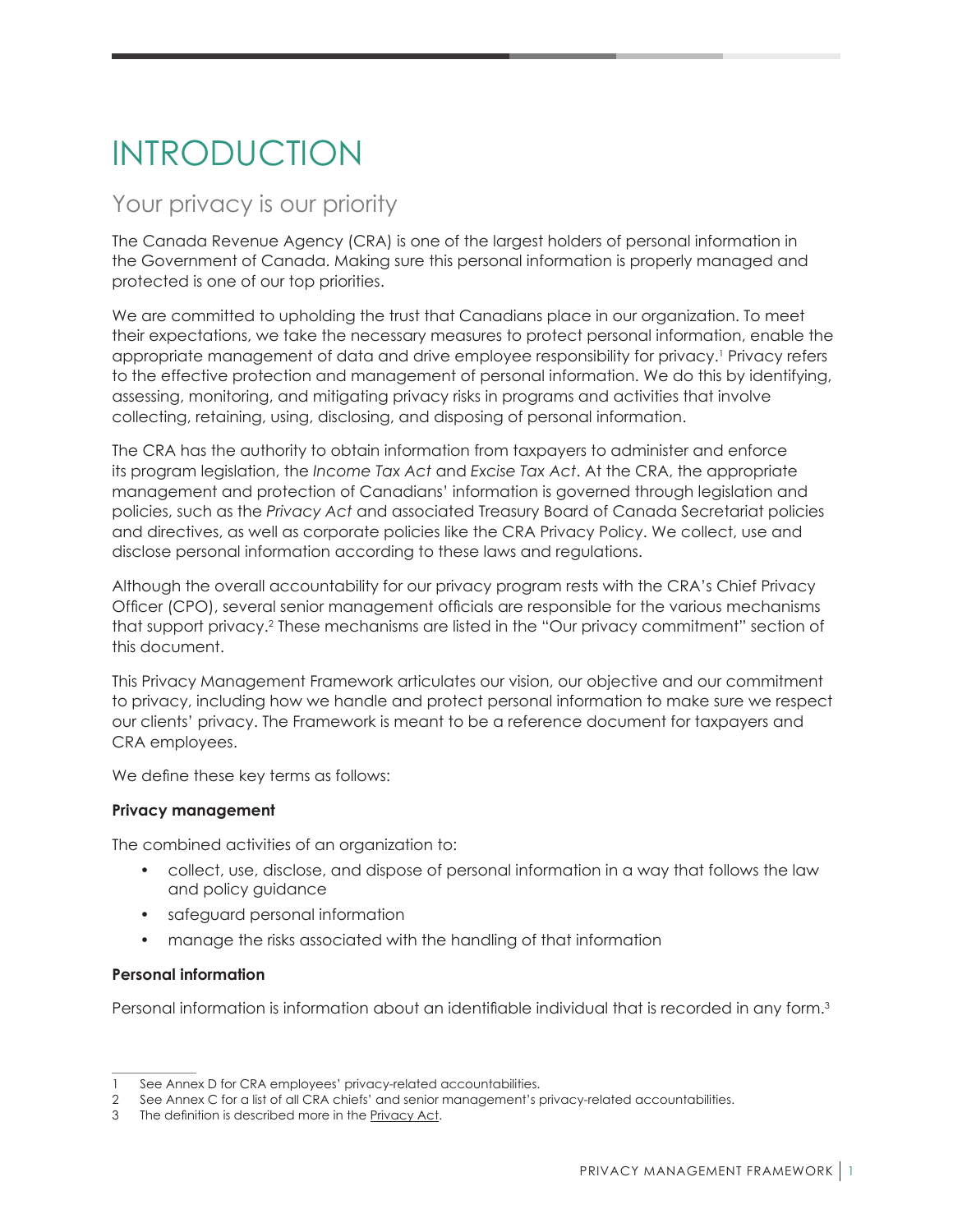### <span id="page-3-0"></span>DRIVING FACTORS FOR OUR APPROACH TO PRIVACY

#### **The privacy landscape is rapidly evolving; the public increasingly expects their personal information to be properly managed and protected.4**

Although this expectation is driving forward stronger privacy legislation (for example, the European Union's General Data Protection Regulation and the Department of Justice Canada's review of the *Privacy Act*)<sup>5</sup>, it is also highlighting the need for strong accountability for privacy and for the handling and protection of personal information. To maintain the trust of individuals, organizations must have sufficient and appropriate practices in place to handle personal information.

We have adopted an accountability framework consisting of various technical and organizational mechanisms to appropriately handle and safeguard personal information. These mechanisms include:

- clear roles and responsibilities that encompass all aspects of our privacy mandate
- governance structures that provide effective oversight, reporting, and decision-making
- transparent internal and external privacy policies, resources, and training

#### **Privacy breaches are on the rise and are top of mind for all organizations.**

We recognize that to prevent privacy breaches, privacy must be woven into all organizational activities. To make this possible, all branches and regions must be involved since they share the responsibility to appropriately handle the personal information they collect, retain, use, disclose, and dispose of.

Therefore, we embed Privacy by Design principles into the development and operation of IT systems, networked infrastructure, and business practices so we can mitigate risks, find solutions early on, and support operational excellence.

The CRA is also introducing new privacy professionals and experts to its workforce — who understand how to get value from an ever-increasing quantity of data while maintaining privacy.

#### **Privacy is no longer viewed as a roadblock to innovation and service, but rather as a strategic enabler that drives service delivery by prioritizing the protection of personal information.**

We have established a comprehensive and effective privacy governance structure to help foster privacy. This structure has measurable outcomes to show that respecting privacy is a top priority. Privacy permeates our business discussions and decisions because we view it as a proactive measure that creates value in our organization by driving innovation and creative solutions.

Our privacy program has evolved to become a strategic capability rather than solely operational because of the increased demand for privacy advisory support and expertise from the public and across the CRA.

<sup>4</sup> This is also demonstrated in the Office of the Privacy Commissioner of Canada 2018-2019 survey of Canadians on Privacy.

<sup>5</sup> Additional privacy legislative changes include Innovation, Science and Economic Development Canada's review of the *Personal Information Protection and Electronic Documents Act* and the development of the Digital Charter.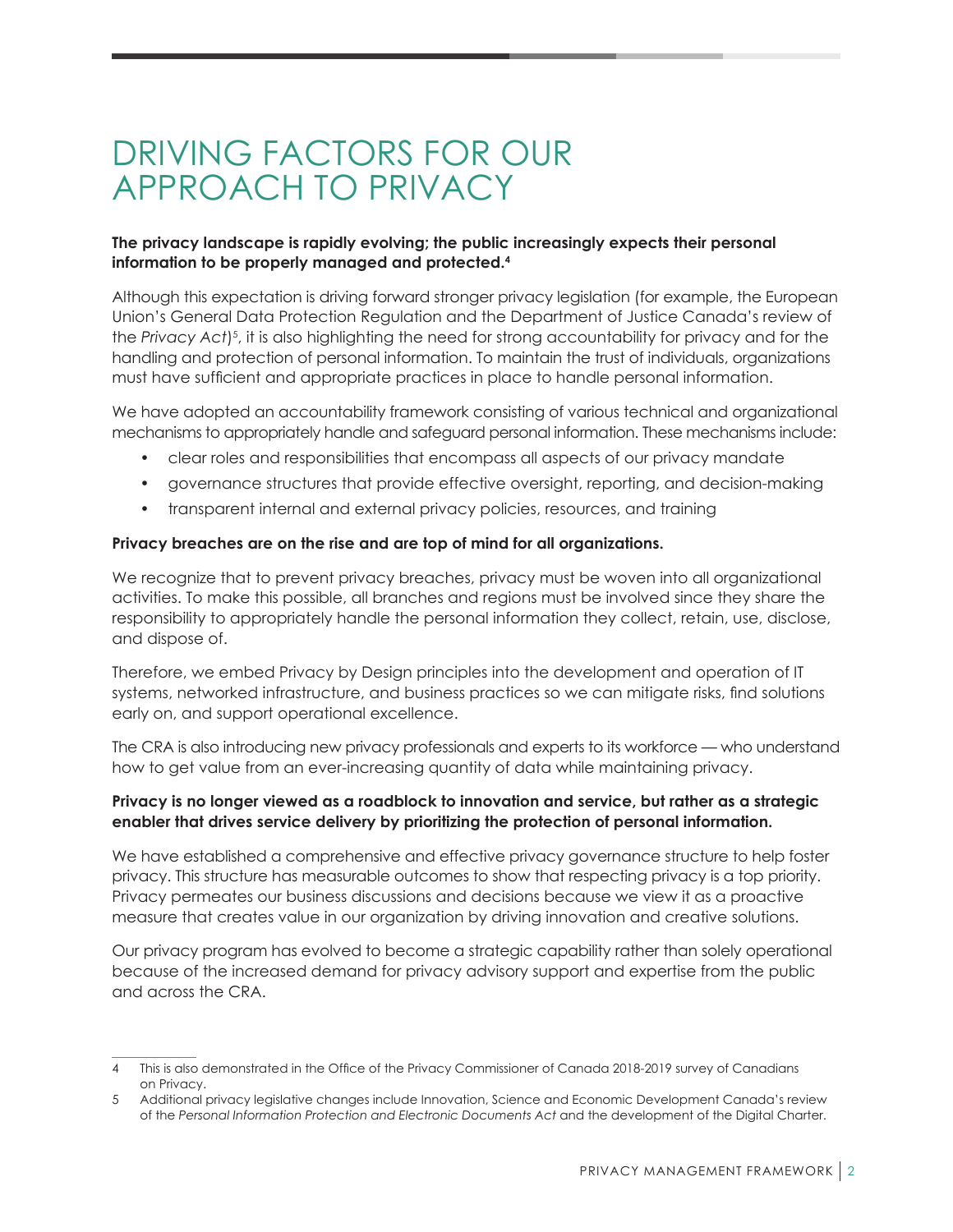### <span id="page-4-0"></span>PRIVACY GUIDING PRINCIPLES

To foster client trust and confidence in the CRA, we believe in establishing a language about privacy that will help ensure we are working toward the same goals.

The following are our privacy guiding principles:

- 1. We value and respect the client data in our possession and help our clients clearly understand how and why we are using it.
- 2. We support our employees in understanding their data handling responsibilities, and we respond to our clients' requests promptly and helpfully to drive a seamless and efficient experience.
- 3. We put our clients at the heart of all changes and improvements to our service delivery by adopting innovative practices and including Privacy by Design principles into all that we do.
- 4. We collaborate with our employees and integrate effective and secure client data management across the CRA to foster a holistic approach to building and maintaining client trust.
- 5. We decide how we handle client data in line with legislative obligations and leading privacy practices and based on ethical standards.

### OUR PRIVACY COMMITMENT

Our privacy commitment to you is to appropriately manage and proactively protect your personal information by collaborating across the CRA and adopting the Privacy by Design principles. 6 We believe that privacy management is a responsibility that everyone at the CRA shares. This means our privacy commitment spans all agency branches and regions and is upheld by each of our 46,000+ employees.

To meet our commitment to privacy, we focus on the following measures. Together, these measures provide a set of mechanisms to protect your personal information. Various CRA leaders are responsible for these mechanisms, with the Chief Privacy Officer (CPO) having a line of sight into each capability to execute the CPO's mandate and support the CRA in meeting its privacy commitment. 7

#### **1. Program design and delivery**

We embed our privacy guiding principles and the Privacy by Design principles<sup>8</sup> into the development, operation, and management of all programs, processes, solutions, and technologies involving personal information. Taking into account the need for effective and timely service delivery and privacy considerations to enable the protection of our most sensitive assets.

<sup>6</sup> See Annex A for the Privacy by Design principles.

See Annex B for the Chief Privacy Officer's mandate and Annex C for a list of all the chiefs' and senior management's privacy-related accountabilities.

<sup>8</sup> See Annex A for The Privacy by Design principles.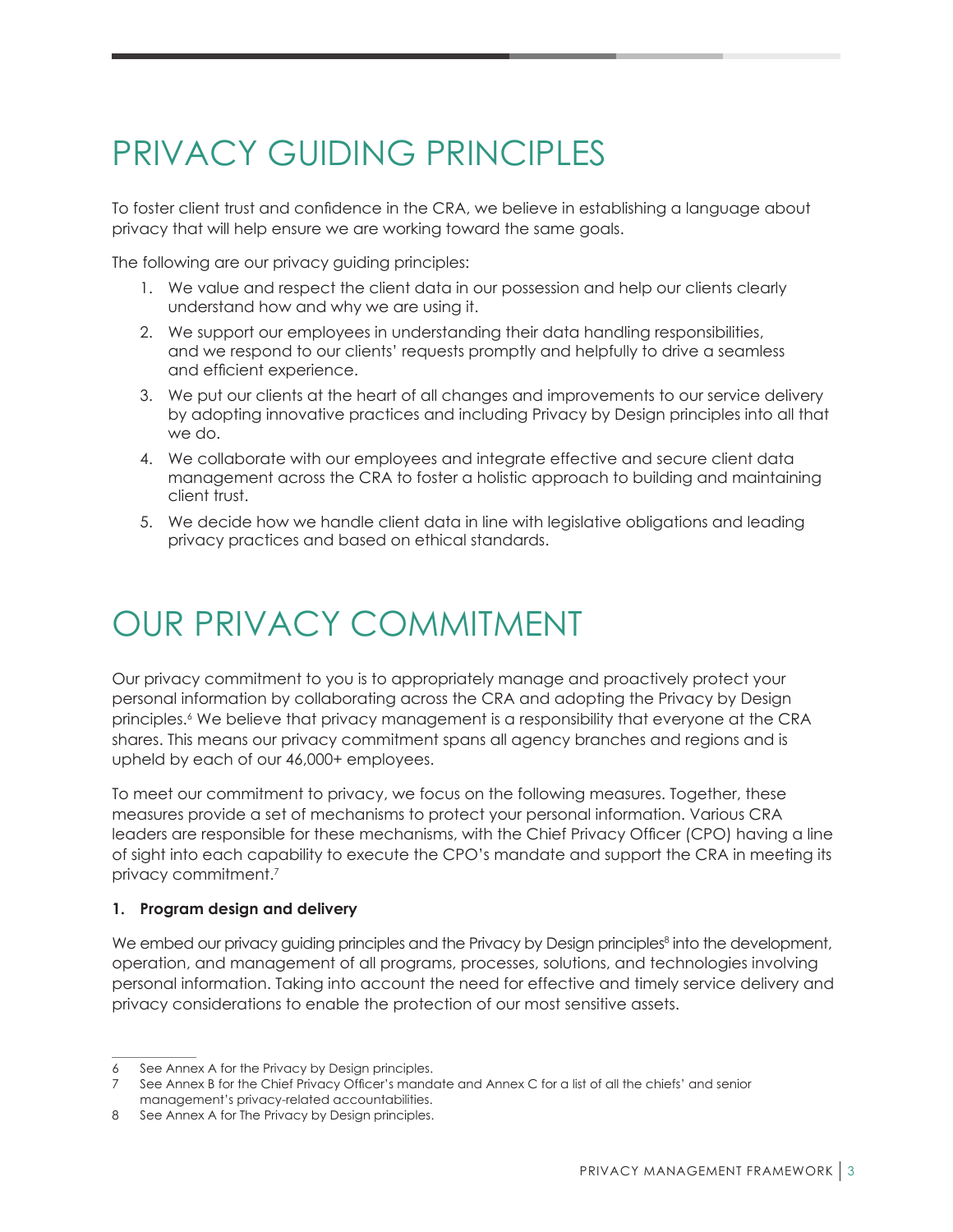Key related privacy capabilities include:

- **User-centricity:** We aim to create a positive service experience for Canadians that is user-centric, secure, and transparent from beginning to end. We design our services to be easy-to-use and integrated whenever possible. This will give you a consistent and seamless experience in all your interactions with the CRA, with privacy being a fundamental component.
- **Governance and stewardship<sup>9</sup>:** We have strong governance and stewardship mechanisms to provide oversight and accountability for privacy and to guide whether we are effectively using those privacy requirements in our organization.
- **Privacy notices and privacy communications:** We are responsive and transparent in our communications with you to ensure you know your privacy rights and how we use and manage your personal information (for example, the privacy notices on our forms when collecting personal information). We are also proactive in warning the public about fraudulent communications claiming to be from the CRA.
- **Authentication:** To protect your personal information, we verify the identity of our clients by using:
	- portals or systems
	- over-the-phone or in-person consultations where we request the client's credentials
	- sign-on or two-factor authentication that clients must complete

We also manage employee credentials to make sure only authorized employees have access to personal information and only for authorized purposes.

• **Identity management:** To protect your personal information, we collect the necessary information to accurately establish our clients' identity when they use our services.

#### **2. Information sharing**

The CRA occasionally has to share information, for example, with taxpayers, employees, or other third parties. When sharing information, we include privacy protective measures into those relationships. This facilitates the appropriate handling and protection of personal information.

Key related privacy capabilities include:

- **Intra-agency data sharing:** We work collaboratively to meet our obligations and to deliver a seamless experience to you by sharing client data with relevant branches when appropriate and permitted.
- **Provincial, territorial, and federal information sharing:** As part of the CRA's mandate to administer tax and benefit administration for our provincial and territorial partners, we share clients' personal information with provincial, territorial, and federal governments as needed (and as set out in legislation), while respecting privacy and security, to enable the efficient delivery of government services.
- **Treaties with international jurisdictions:** We take the necessary precautions when sharing information with international jurisdictions by following the Organisation for Economic Cooperation and Development's (OECD) guidelines and including privacy-related clauses into our treaties.
- **Third-party service providers and partners:** We include privacy and security controls and requirements in all interactions with third-party service providers when we procure their services or by conducting reviews and audits of these providers.

See page 6 for more details on privacy governance.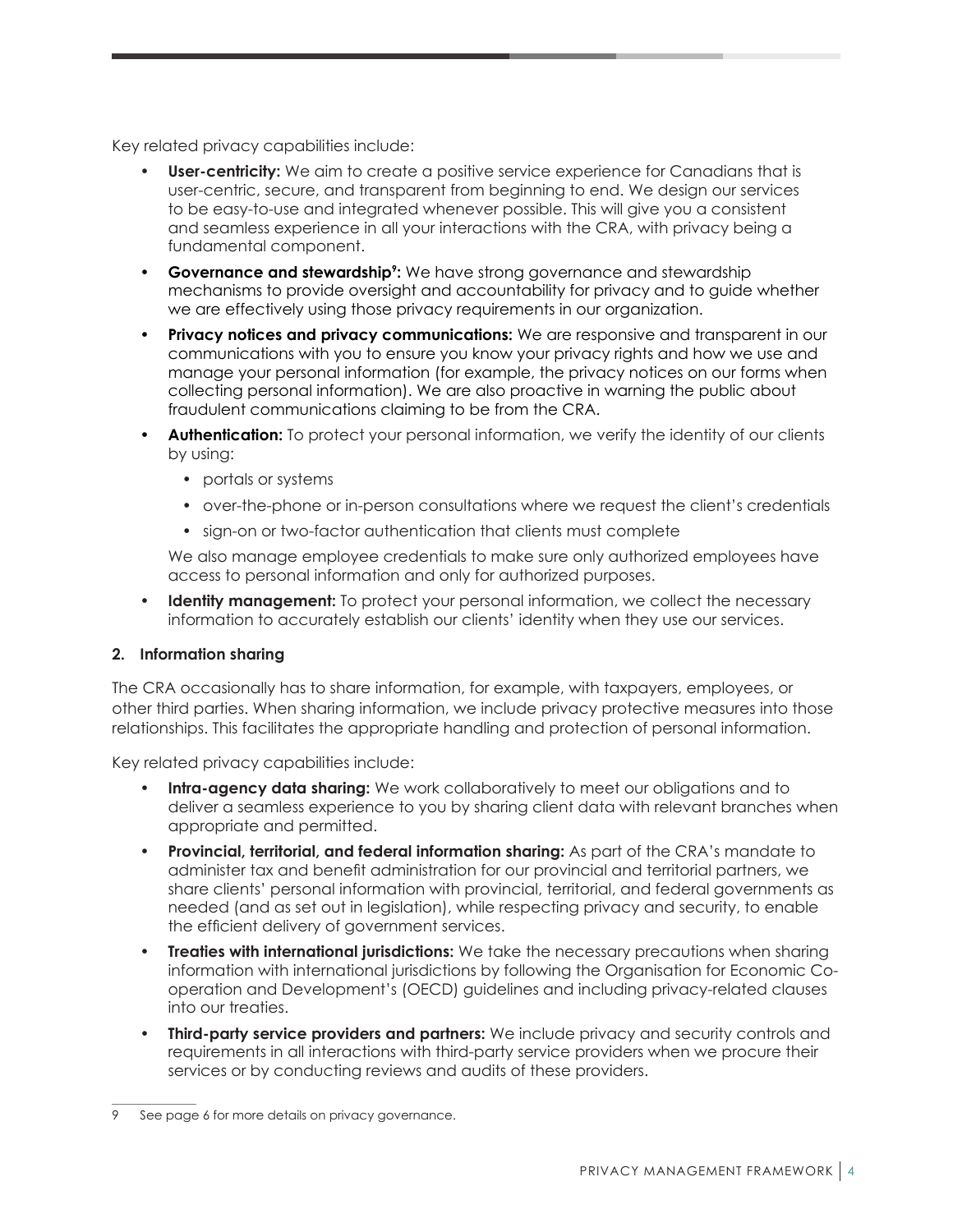- **Management of privacy complaints and inquiries:** We seek to respond to and resolve clients' complaints and inquiries about their personal information and privacy rights transparently and promptly.
- **Open source data:** To deliver on our mandate, we use publicly available, open source data in keeping with government of Canada laws and policies.
- **De-identification of data:** We take measures to de-identify personal information before sharing statistical information to maintain individual privacy.
- **Information sharing with authorized third parties:** We seek to include the appropriate level of privacy and security safeguards in all information-sharing with authorized third parties such as tax preparers, financial institutions, and authorized representatives.

#### **3. Internal and external controls**

The CRA takes the necessary precautions and steps to protect personal information from external and insider threats.

Key related privacy capabilities include:

- **External controls:** We protect your personal information from external threats, such as cyber-attacks and phishing, by using firewalls, encryption, virus detection, and intrusion prevention tools. We also conduct threat intelligence to monitor for and detect breaches, and we validate multiple data points by using multi-factor authentication.
- **Internal controls:** We protect personal information from internal threats by using advanced automated solutions for detecting, identifying, and verifying questionable user transactions on our systems. We also apply information security principles such as minimum system access (employees have only the access they need to do their jobs), need-to-know (information is accessed only by those who need it to do their job) and segregation of duties (separating key job functions to reduce the risk of fraud, error, and misuse).

#### **4. Employee outreach**

We support our employees in their understanding of privacy responsibilities and compliance obligations to enhance privacy at the CRA.

Key related privacy capabilities include:

- **<u>[Employee Code of Integrity and Professional Conduct](https://www.canada.ca/en/revenue-agency/corporate/careers-cra/information-moved/code-integrity-professional-conduct-we-work.html)<sup>10</sup>:** In this code, we explicitly outline</u> the expected standard of conduct including the requirement to protect personal information. CRA employees are asked to review and affirm their obligations under the CRA's Code of Integrity every year.
- **Privacy training, awareness, and testing:** We provide privacy training and outreach for our employees to promote privacy awareness and make sure they understand their privacy obligations.

#### **5. Privacy risk management and compliance**

We are committed to managing existing and emerging data risks and to monitoring and responding to privacy compliance issues.

<sup>10</sup> See Annex D for CRA employee privacy-related accountabilities.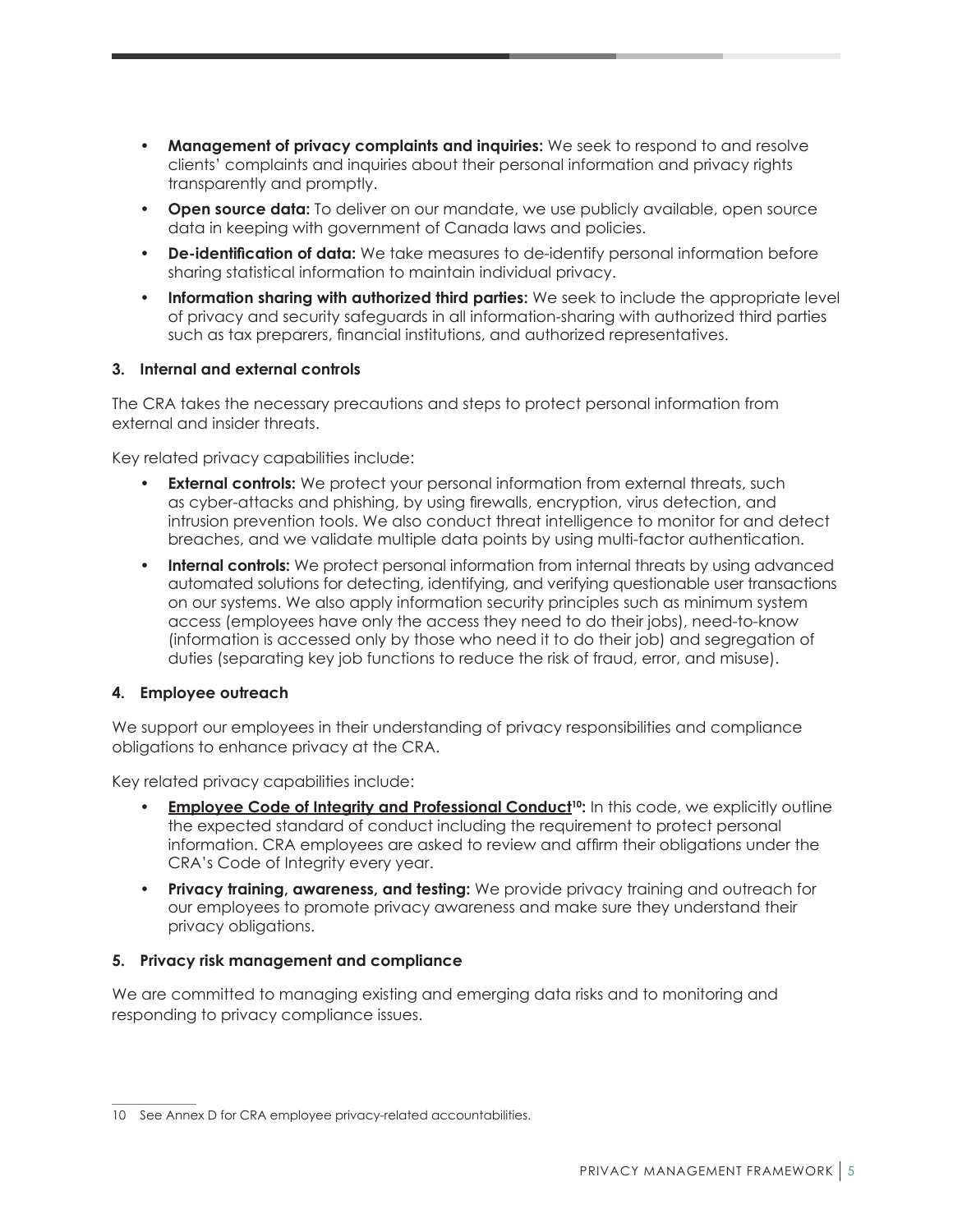<span id="page-7-0"></span>Key related privacy capabilities include:

- **Data, information, and records management:** We take steps to effectively manage the personal information we possess to maintain its accuracy, make sure we use it only to fulfil our mandate and keep it only for as long as needed.
- **Privacy impact assessments and personal information banks:** We proactively assess the development of all new technologies, services, and initiatives that use personal information to determine the privacy safeguards required. As well, we keep a record of our uses of personal information.
- **Privacy audits, compliance reviews, tools and measurements:** We validate that personal information is handled in compliance with our privacy legislative obligations and policy requirements by conducting audits, self-assessments and ongoing monitoring.
- **Consent:** We follow our legislative obligations and privacy program procedures when collecting, using or disclosing personal information. When required, we will seek your consent at point of collection of your personal information.
- **Privacy policy instruments, processes, protocols, and guidance:** We develop comprehensive privacy policies and related guidance documents that clearly define privacy requirements to make sure personal information is managed securely and respectfully.
- **Analytics:** We embed the necessary data protection and privacy controls in the use of analytics for business intelligence purposes.
- **Ethics for artificial intelligence:** We use artificial intelligence (AI) in an ethical way and have developed a specialized AI executive forum to identify and discuss AI issues and opportunities.

#### **6. Management of privacy breaches**

We assess privacy breaches in keeping with Treasury Board of Canada Secretariat policies and procedures to document and evaluate potential risks to the affected individual and mitigate risks.

Key related privacy capabilities include:

• **Response management of privacy breaches:** We designed a comprehensive response plan that we test regularly. If a breach occurs, we act to resolve all outstanding issues and offer support to affected individuals through a dedicated CRA representative. This way, clients have the chance to ask questions and learn more about the implications of the breach. As required, we also inform the Office of the Privacy Commissioner of Canada as well as the Treasury Board of Canada Secretariat.

### GOVERNANCE

At the CRA, we believe that privacy cannot be viewed in isolation. Rather, privacy is a topic that intersects activities across all of our branches and within all regions. A strong privacy governance structure fosters cross-branch collaboration and employee awareness for their privacy obligations.

We developed a privacy governance structure that includes:

• **A strategic enterprise-wide privacy committee** that facilitates strategic, horizontal consultation, collaboration, and decision-making on all new or changed initiatives using personal information and provides the strategic direction to establish priorities and manage risk on all matters relating to privacy.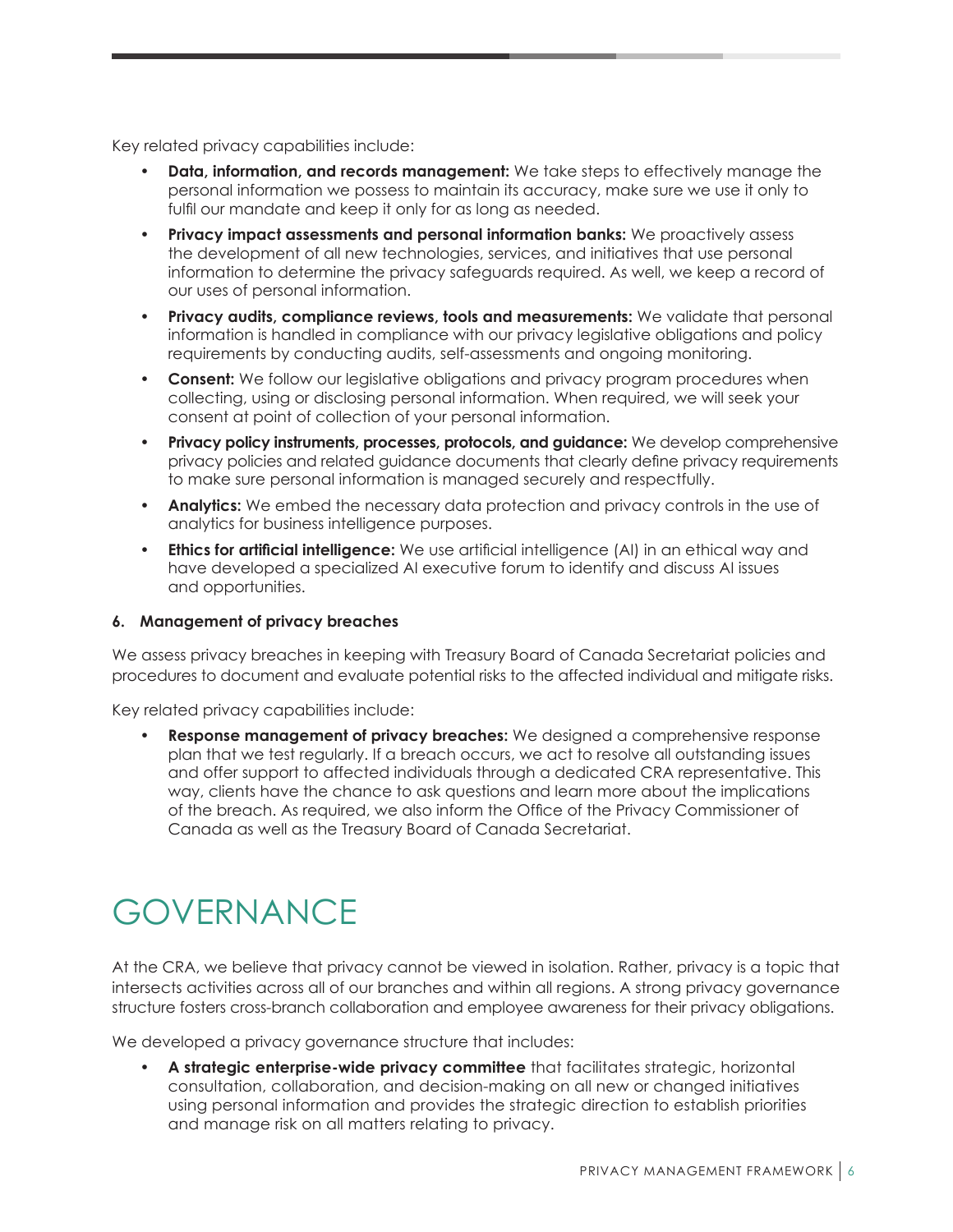- <span id="page-8-0"></span>• **Operational committees** that provide updates and facilitate collaboration and information sharing on operational privacy issues and requirements.
- **Initiative-based working groups** that assess the initiative/topic of interest, recommend a go-forward approach for the Agency for consideration by senior management, and work with the appropriate stakeholders to implement the recommendation(s), as required.

This structure lets us include privacy in all our initiatives and services. As well, it opens dialogue amongst all branches and regions, and strengthens oversight on the privacy of all our programs.

We enforce and measure this governance structure through forums, and metrics to report and govern cross-branch engagement, and accountability for privacy.

### **CONCLUSION**

The CRA is committed to protecting the personal information entrusted to us by Canadians and employees. We do this using a thorough approach of privacy management that is based on collaboration across the Agency and the principles of Privacy by Design.

### RESOURCES

[CRA's Annual Reports to Parliament on the Administration of the](https://www.canada.ca/en/revenue-agency/corporate/about-canada-revenue-agency-cra/access-information-privacy-canada-revenue-agency/cra-annual-reports-parliament-on-administration-access-information-act-privacy-act.html) *Access to Information Act* and the *[Privacy Act](https://www.canada.ca/en/revenue-agency/corporate/about-canada-revenue-agency-cra/access-information-privacy-canada-revenue-agency/cra-annual-reports-parliament-on-administration-access-information-act-privacy-act.html)*

[Personal information banks](https://www.canada.ca/en/revenue-agency/corporate/about-canada-revenue-agency-cra/access-information-privacy-canada-revenue-agency/info-source-appendix.html)

[Privacy impact assessment summaries](https://www.canada.ca/en/revenue-agency/services/about-canada-revenue-agency-cra/protecting-your-privacy/privacy-impact-assessment.html)

Privacy notice

[Employee Code of Integrity and Professional Conduct](https://www.canada.ca/en/revenue-agency/corporate/careers-cra/information-moved/code-integrity-professional-conduct-we-work.html)

[Request information from the Canada Revenue Agency](https://www.canada.ca/en/revenue-agency/corporate/about-canada-revenue-agency-cra/access-information-privacy-canada-revenue-agency/request-information-canada-revenue-agency.html)

[Contact the Access to Information and Privacy Directorate](https://www.canada.ca/en/revenue-agency/corporate/about-canada-revenue-agency-cra/access-information-privacy-canada-revenue-agency/contact-access-information-privacy-directorate.html)

Follow us:

- [Facebook](https://www.facebook.com/canrevagency)
- [Twitter](https://twitter.com/CanRevAgency)
- [YouTube](https://www.youtube.com/user/CanRevAgency)
- [LinkedIn](https://www.linkedin.com/company/cra-arc)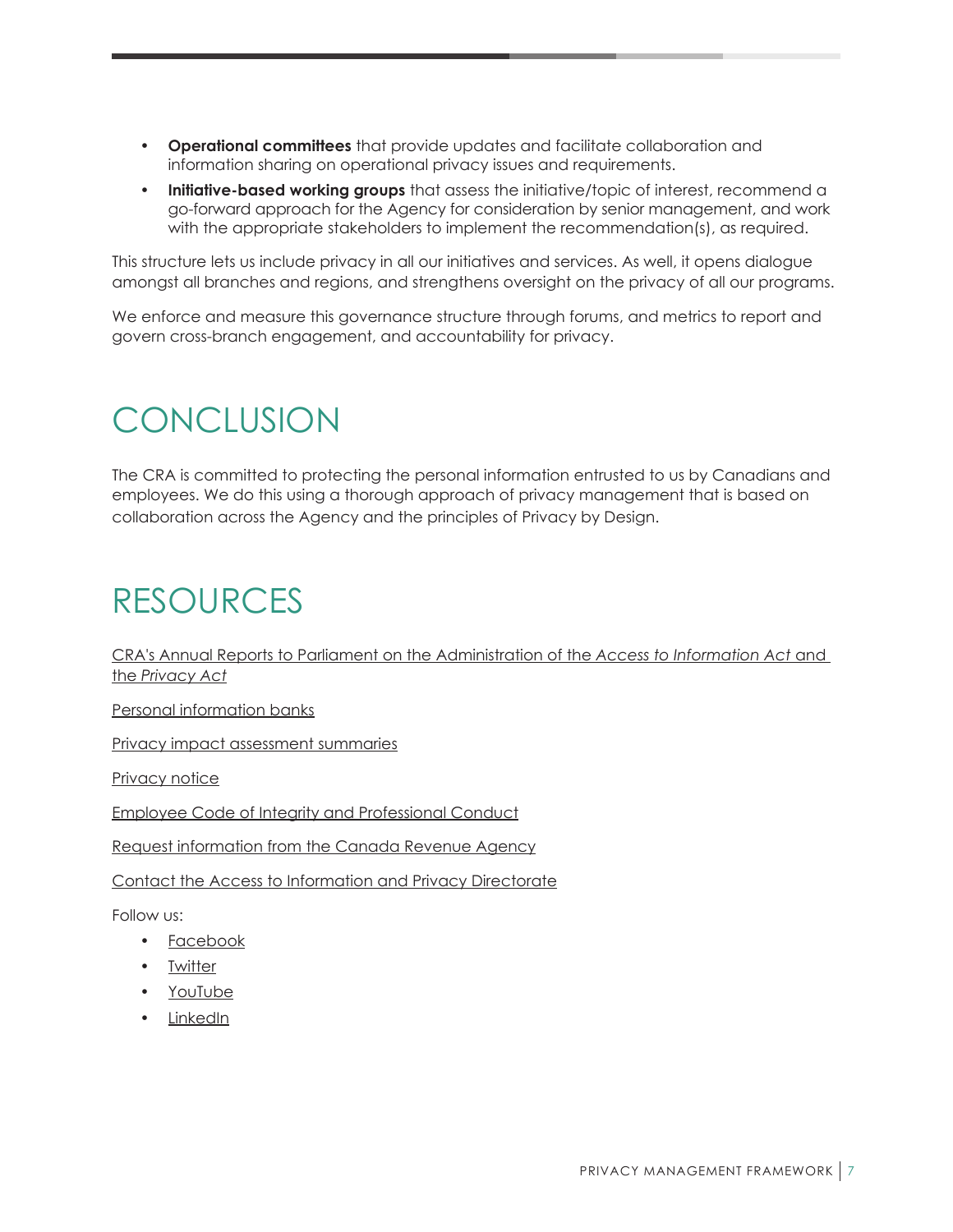## <span id="page-9-0"></span>ANNEX A: PRIVACY BY DESIGN PRINCIPLES

#### **1. Be proactive, not reactive**

Anticipate, identify, and prevent invasive events before they happen. This means taking action before the fact, not after.

#### **2. Lead with privacy as the default setting**

Ensure personal data is automatically protected in all IT systems or business practices, with no added action required by any individual.

#### **3. Embed privacy into design**

Privacy measures should not be add-ons but fully integrated components of the system.

#### **4. Retain full functionality (positive-sum, not zero-sum)**

Privacy by Design employs a "win-win" approach to all legitimate system design goals, which means that both privacy and security are important and no unnecessary trade-offs need to be made to achieve both.

#### **5. End-to-end security – full lifecycle protection**

Data lifecycle security means all data should be securely retained as needed and destroyed when no longer needed.

#### **6. Maintain visibility and transparency – keep it open**

Assure stakeholders that business practices and technologies are operating according to objectives and are independently verified.

#### **7. Respect user privacy – keep it user-centric**

Above all, Privacy by Design requires architects and operators to keep the interests of the individual uppermost. They can do this by offering measures such as strong privacy defaults, appropriate notice, and empowering user-friendly options. Keep it user-centric.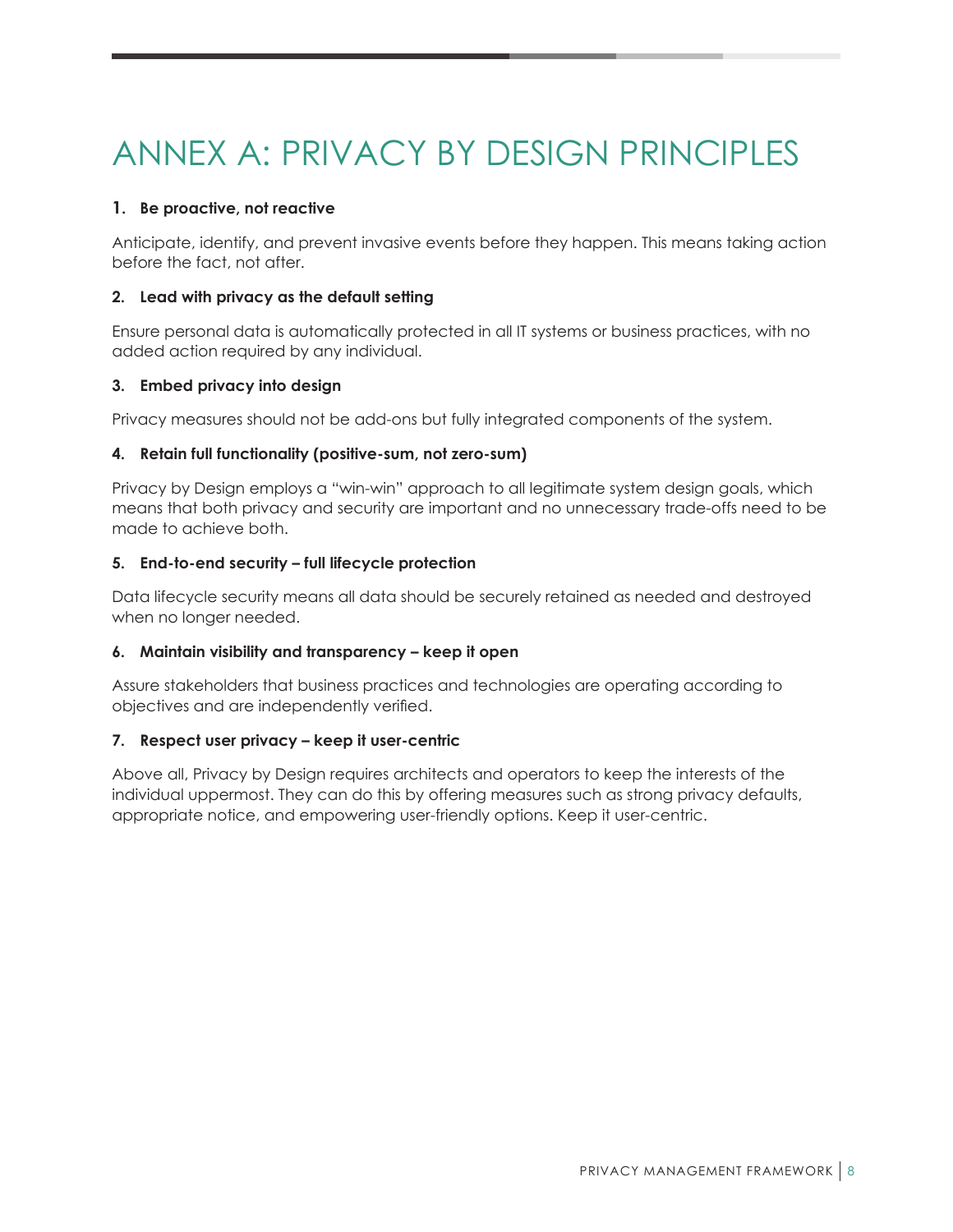## <span id="page-10-0"></span>ANNEX B: CHIEF PRIVACY OFFICER'S MANDATE

The Chief Privacy Officer (CPO) operates as the privacy champion at the CRA. The CPO is appointed by the Commissioner and is responsible for defining, executing on and maintaining the Privacy Commitment of the CRA. The role of the CPO is to ensure that the CRA's respect for privacy is reinforced and strengthened.

The CPO has a broad mandate for privacy oversight at the CRA. The creation of this position reinforces the CRA's commitment to integrity and excellence.

#### **The CPO is responsible for:**

- overseeing decisions related to privacy, including assessing the privacy impacts of our programs
- championing personal privacy rights according to legislation and policy, including managing internal privacy breaches
- reporting to CRA senior management on the state of privacy management at the CRA at least twice a year

The CPO oversees the privacy program within the Public Affairs Branch, which serves as the strategic advisor to enable the branches and regions to meet their objectives while maintaining privacy and drives forward the privacy mandate.

#### **The privacy program is responsible for:**

- developing tools, guidelines and resources that enable all branches to embed Privacy by Design
- reviewing and updating existing privacy policies and procedures
- developing new policies and procedures as needed to ensure they embody and reflect the CRA's privacy vision, mandate and objectives
- developing the Annual Privacy Strategy and conducting annual operational effectiveness reviews
- educating and advising the branches and regions on their roles and responsibilities to protect personal information and providing advice as needed
- responding to and managing privacy breaches, inquiries, and complaints
- processing, advising on, and evaluating initiatives, processes, technology, and new uses of data through privacy impact assessments and privacy protocol assessments
- conducting third-party risk management activities
- communicating with internal and external stakeholders about privacy at the CRA
- acting as a point of contact between the Agency and the Office of the Privacy Commissioner of Canada and other regulatory bodies, as appropriate, with respect to matters related to the protection of personal information
- developing and maintaining training materials for employees and providing general and targeted training for the branches and regions
- driving awareness, commitment, buy-in, and adoption from the branches, regions, and key stakeholders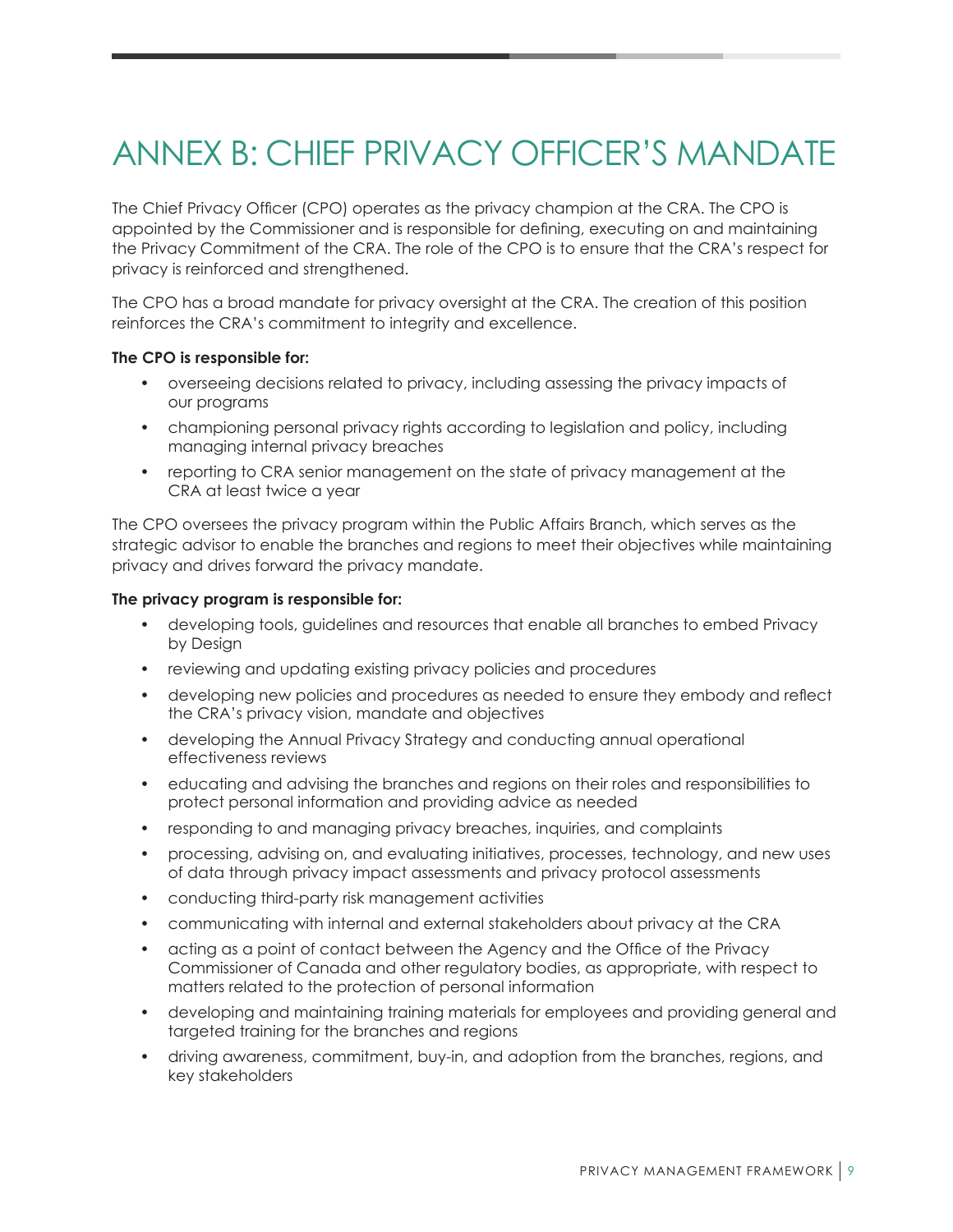### <span id="page-11-0"></span>ANNEX C: AGENCY CHIEFS' AND SENIOR MANAGEMENT'S PRIVACY-RELATED ACCOUNTABILITIES

#### **Chief Information Officer**

The Chief Information Officer (CIO) oversees IT infrastructure, networks and applications for the CRA's tax systems. In relation to privacy, the CIO ensures personal information is protected by securing the CRA's systems and through sound threat management.

#### **Chief Data Officer**

The Chief Data Officer (CDO) maximizes the CRA's ability to use data for the benefit of Canadians as well as the CRA. This includes ensuring personal information is appropriately managed in all datasets. The CDO ensures the sound handling of data that could identify an individual, and ensures the Agency Data Strategy lines up with our agency's privacy principles and policies.

#### **Chief Service Officer**

The Chief Service Officer (CSO) enables service excellence at the CRA. The CSO embeds privacy into the design of all the CRA's services to ensure the client is at the heart of the solution. This includes the appropriate protection of client personal information.

#### **Agency Security Officer**

The Agency Security Officer (ASO) provides department-wide strategic leadership, coordination, and oversight for all security management activities and security controls, including those related to the protection of information. As part of these responsibilities, the ASO oversees establishing department-wide policies, processes, and practices to ensure an integrated approach to security management in collaboration with partners and other stakeholders.

#### **Chief Financial Officer**

The Chief Financial Officer oversees the financial management and financial administration for the CRA, including funds to support the privacy function.

#### **Information Management Senior Officer**

The Information Management Senior Officer coordinates and implements information management policy, sound record management and external information-sharing arrangements involving personal information.

#### **Legal counsel**

Legal counsel offers legal advice on interpreting and applying legislation and supporting requirements the Agency must follow. They also give advice on developing privacy policy and appropriately interpreting privacy legislative requirements.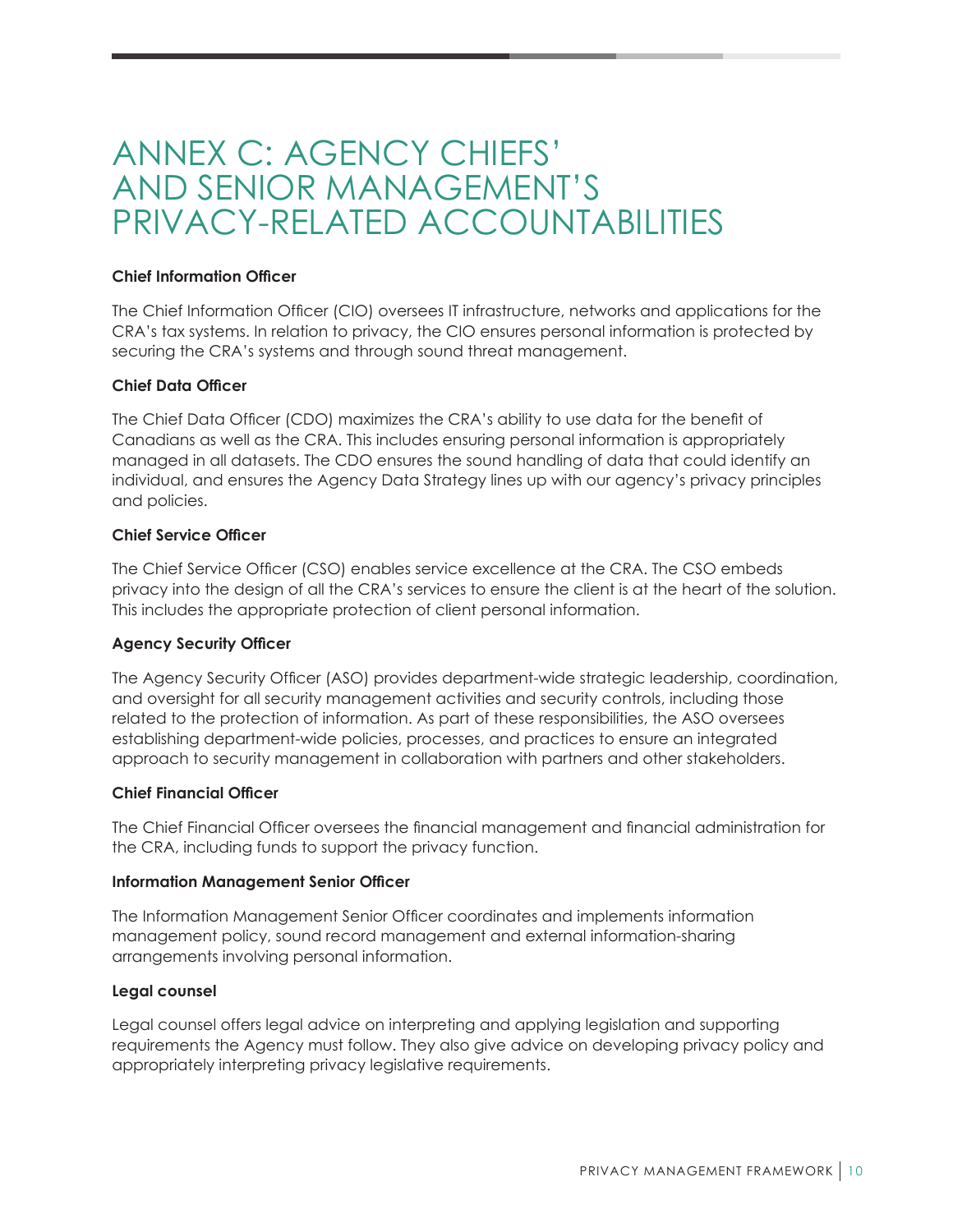#### **Chief Human Resources Officer**

The Chief Human Resources Officer oversees all of the CRA's human resources needs. This includes ensuring the proper controls for protecting employee personal information are in place as well as maintaining records of employee privacy training.

#### **Chief Audit Executive**

The Chief Audit Executive performs audits to assess the effectiveness and efficiency of policies, practices and controls, in order to advise the branches, Commissioner and Chief Executive Officer and Board. This includes the auditing of privacy related activities to strengthen controls and the protection of personal information.

#### **Assistant Commissioner of the Public Affairs Branch**

The Assistant Commissioner of the Public Affairs Branch develops, maintains and publishes privacy communications and awareness materials for the CRA and the Public, in order to ensure we clearly communicate our privacy practices and to increase transparency in how we handle personal information.

#### **Assistant Commissioner of the Assessment, Benefit, and Service Branch**

The Assistant Commissioner of the Assessment, Benefit and Service Branch administers key services for the CRA to ensure interfaces and applications allow clients to access their data.

#### **All program areas and regional assistant commissioners**

Assistant commissioners from all program areas and regions are accountable for managing personal information within their branch and region and for ensuring they apply appropriate privacy safeguards. This includes the secure and appropriate sharing of personal information internally throughout the CRA and externally with authorized third parties.